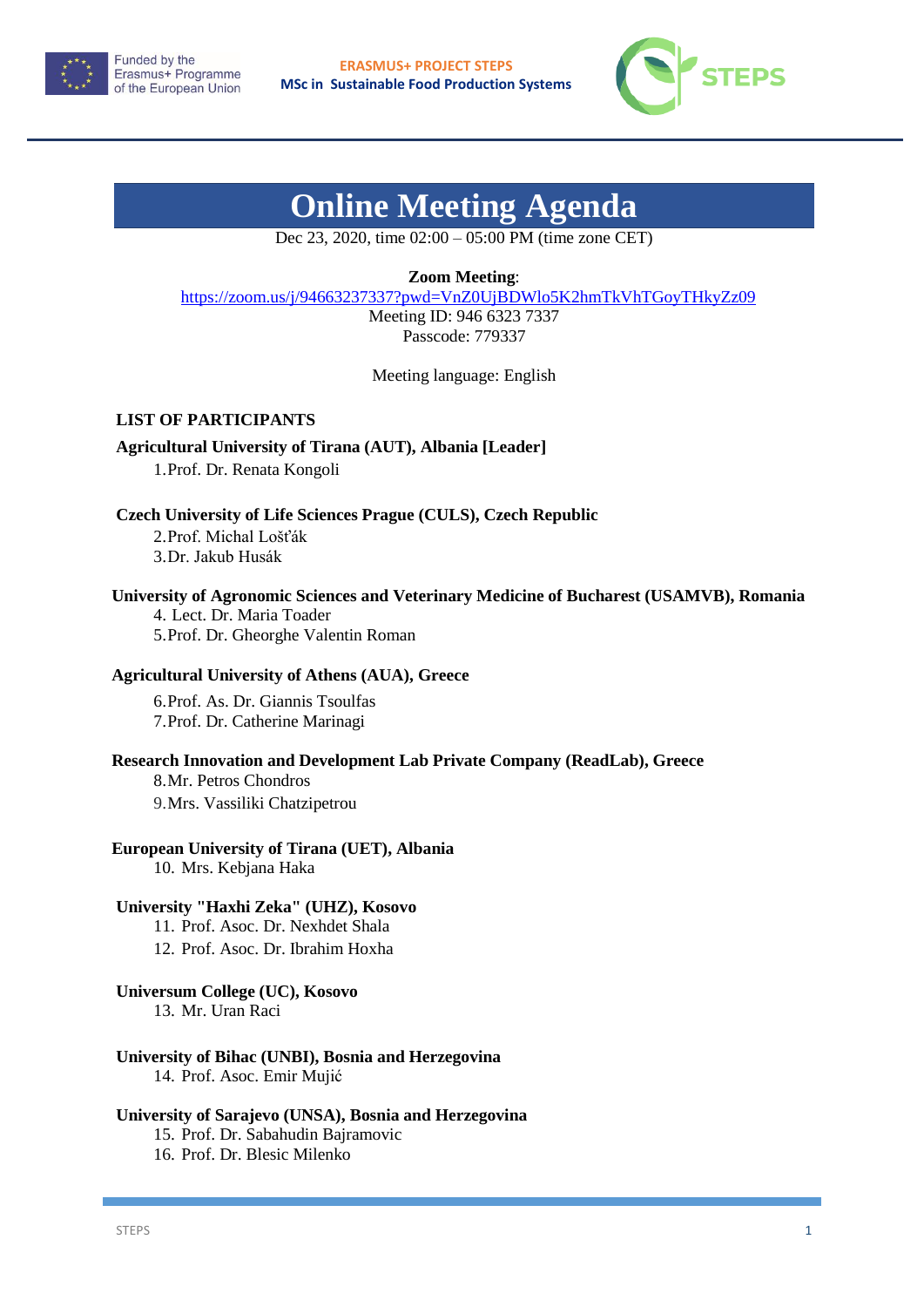



**Ministry of Education, Science, Culture and Sport of Una-Sana Canton (MESCS USK), Bosnia and Herzegovina**

17. Mr. Adnan Kreso

**Location** 

Zoom Platform

<https://zoom.us/j/94663237337?pwd=VnZ0UjBDWlo5K2hmTkVhTGoyTHkyZz09>

Meeting ID: 946 6323 7337 Passcode: 779337